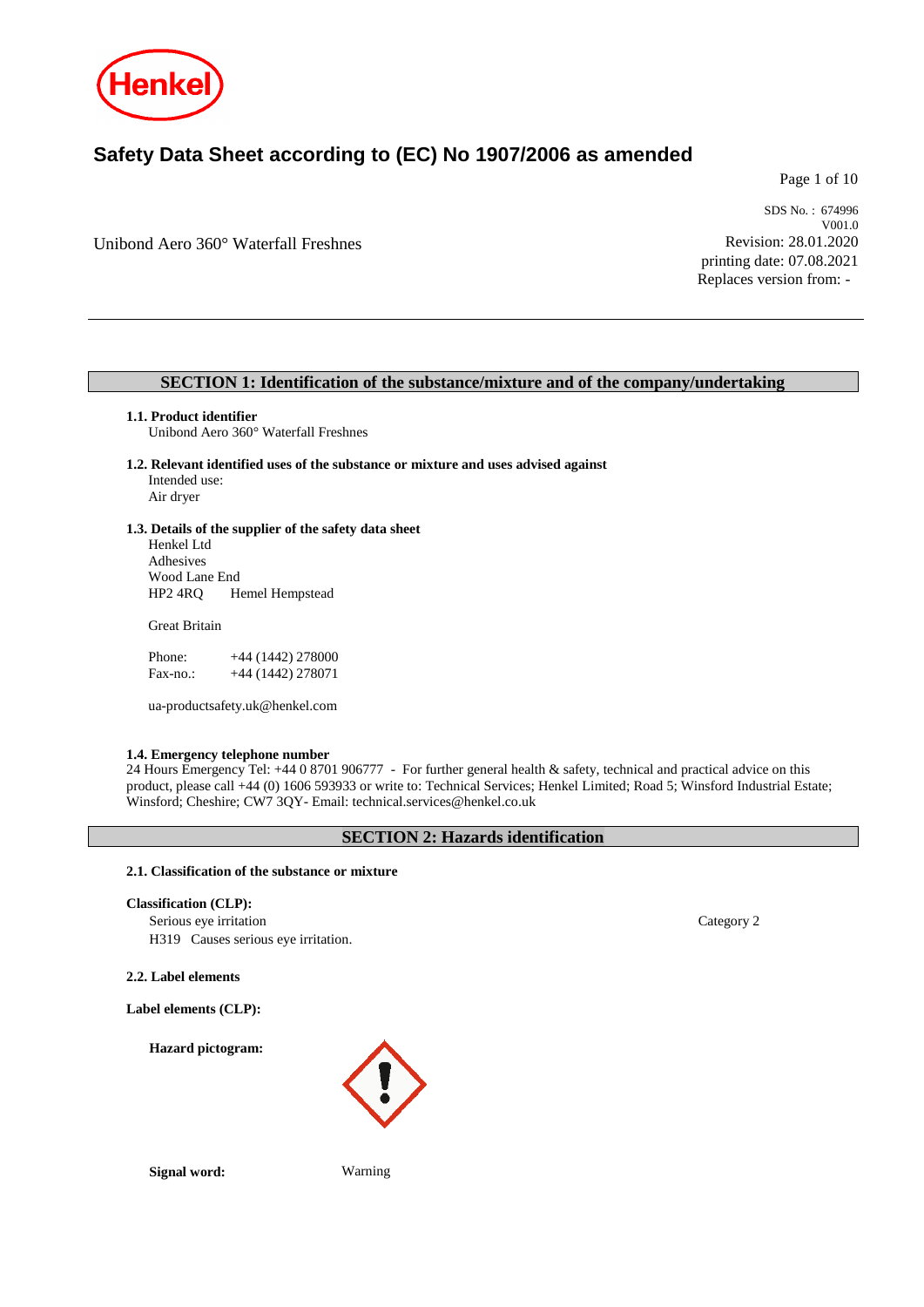| <b>Hazard statement:</b>                             | H319 Causes serious eye irritation.                                                                                                                                                                                       |
|------------------------------------------------------|---------------------------------------------------------------------------------------------------------------------------------------------------------------------------------------------------------------------------|
| <b>Precautionary statement:</b>                      | P101 If medical advice is needed, have product container or label at hand.<br>P102 Keep out of reach of children.                                                                                                         |
| <b>Precautionary statement:</b><br><b>Prevention</b> | P <sub>280</sub> Wear eye protection.                                                                                                                                                                                     |
| <b>Precautionary statement:</b><br><b>Response</b>   | P305+P351+P338 IF IN EYES: Rinse cautiously with water for several minutes. Remove<br>contact lenses, if present and easy to do. Continue rinsing.<br>P337+P313 If eye irritation persists: Get medical advice/attention. |

#### **2.3. Other hazards**

Not fulfilling Persistent, Bioaccumulative and Toxic (PBT), very Persistent and very Bioaccumulative (vPvB) criteria. None if used properly.

# **SECTION 3: Composition/information on ingredients**

#### **3.2. Mixtures**

**General chemical description:** Dehumidifying agent **Base substances of preparation:** Calcium chloride

## **Declaration of the ingredients according to CLP (EC) No 1272/2008:**

| <b>Hazardous components</b><br>CAS-No. | <b>EC Number</b><br><b>REACH-Reg No.</b> | content      | Classification |
|----------------------------------------|------------------------------------------|--------------|----------------|
| calcium chloride                       | 233-140-8                                | $60 - 100\%$ | Eve Irrit. 2   |
| 10043-52-4                             | 01-2119494219-28                         |              | H319           |

**For full text of the H - statements and other abbreviations see section 16 "Other information". Substances without classification may have community workplace exposure limits available.**

# **SECTION 4: First aid measures**

#### **4.1. Description of first aid measures**

General information: In case of adverse health effects seek medical advice.

Inhalation:

Move to fresh air, consult doctor if complaint persists.

Skin contact:

Rinse with running water and soap. Skin care. Remove contaminated clothes immediately.

Eye contact:

Immediately flush eyes with soft jet of water or eye rinse solution for at least 5 minutes. If pains remain (intensive smarting, sensitivity to light, visual disturbance) continue flushing and contact/seek doctor or hospital.

Ingestion:

Rinse mouth and throat. Drink 1-2 glasses of water. Seek medical advice.

**4.2. Most important symptoms and effects, both acute and delayed**

Causes serious eye irritation.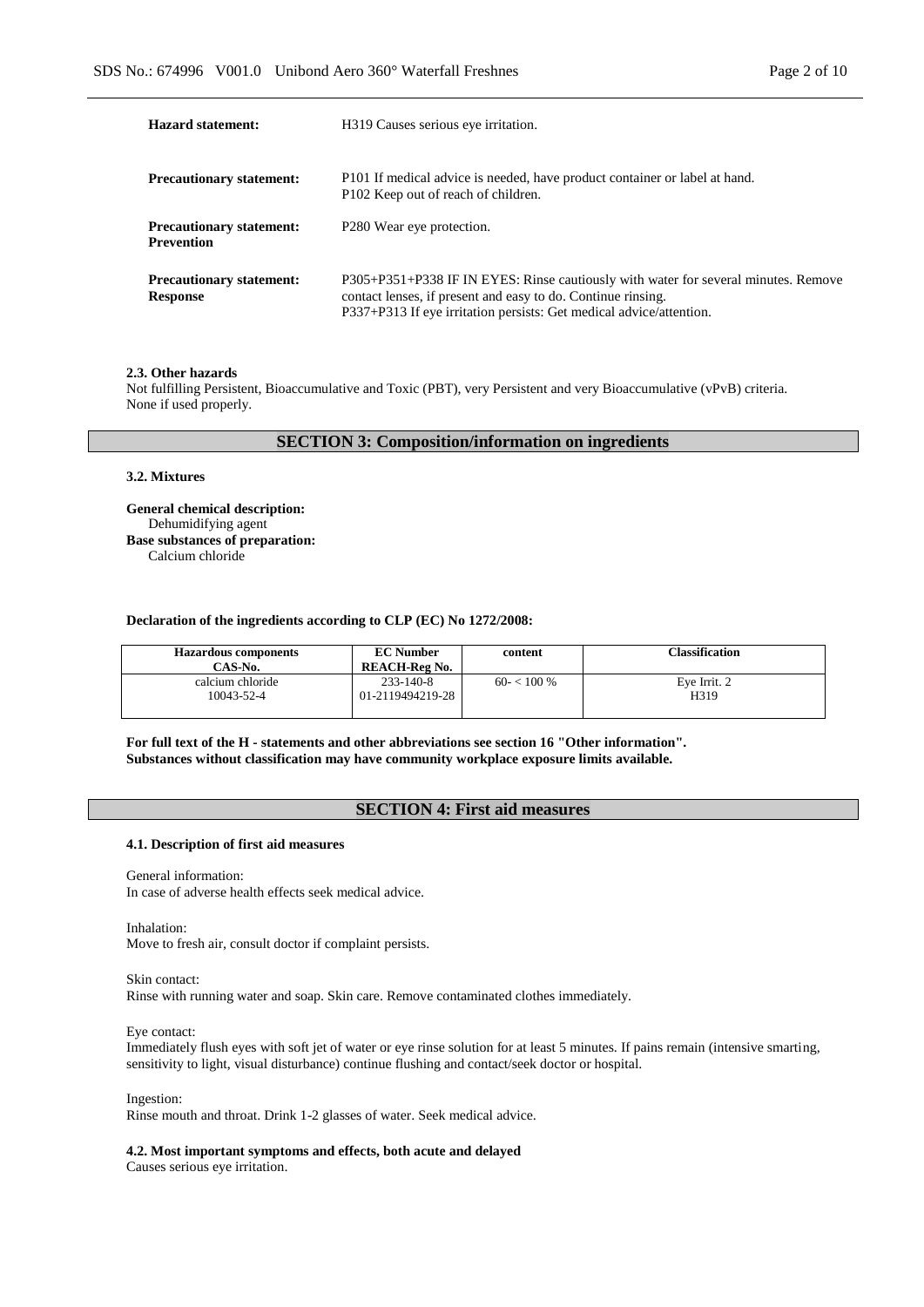**4.3. Indication of any immediate medical attention and special treatment needed** See section: Description of first aid measures

#### **5.1. Extinguishing media Suitable extinguishing media:**

carbon dioxide, foam, powder, water spray jet, fine water spray

**Extinguishing media which must not be used for safety reasons:** High pressure waterjet

#### **5.2. Special hazards arising from the substance or mixture**

In the event of fire, chlorine gas may be formed.

#### **5.3. Advice for firefighters**

Wear self-contained breathing apparatus. Wear protective equipment.

**SECTION 6: Accidental release measures**

### **6.1. Personal precautions, protective equipment and emergency procedures** Wear protective equipment.

Avoid contact with skin and eyes.

#### **6.2. Environmental precautions**

Not needed.

## **6.3. Methods and material for containment and cleaning up**

Remove mechanically. Dispose of contaminated material as waste according to Section 13.

#### **6.4. Reference to other sections**

See advice in section 8

# **SECTION 7: Handling and storage**

# **7.1. Precautions for safe handling**

Open and handle container with care. Avoid skin and eye contact.

#### Hygiene measures:

Wash hands before work breaks and after finishing work. Do not eat, drink or smoke while working.

#### **7.2. Conditions for safe storage, including any incompatibilities**

Store in a cool, dry place. Avoid strictly temperatures below 0 °C and above + 50 °C. Do not store together with food or other consumables (coffee, tea, tobacco, etc.).

**7.3. Specific end use(s)** Air dryer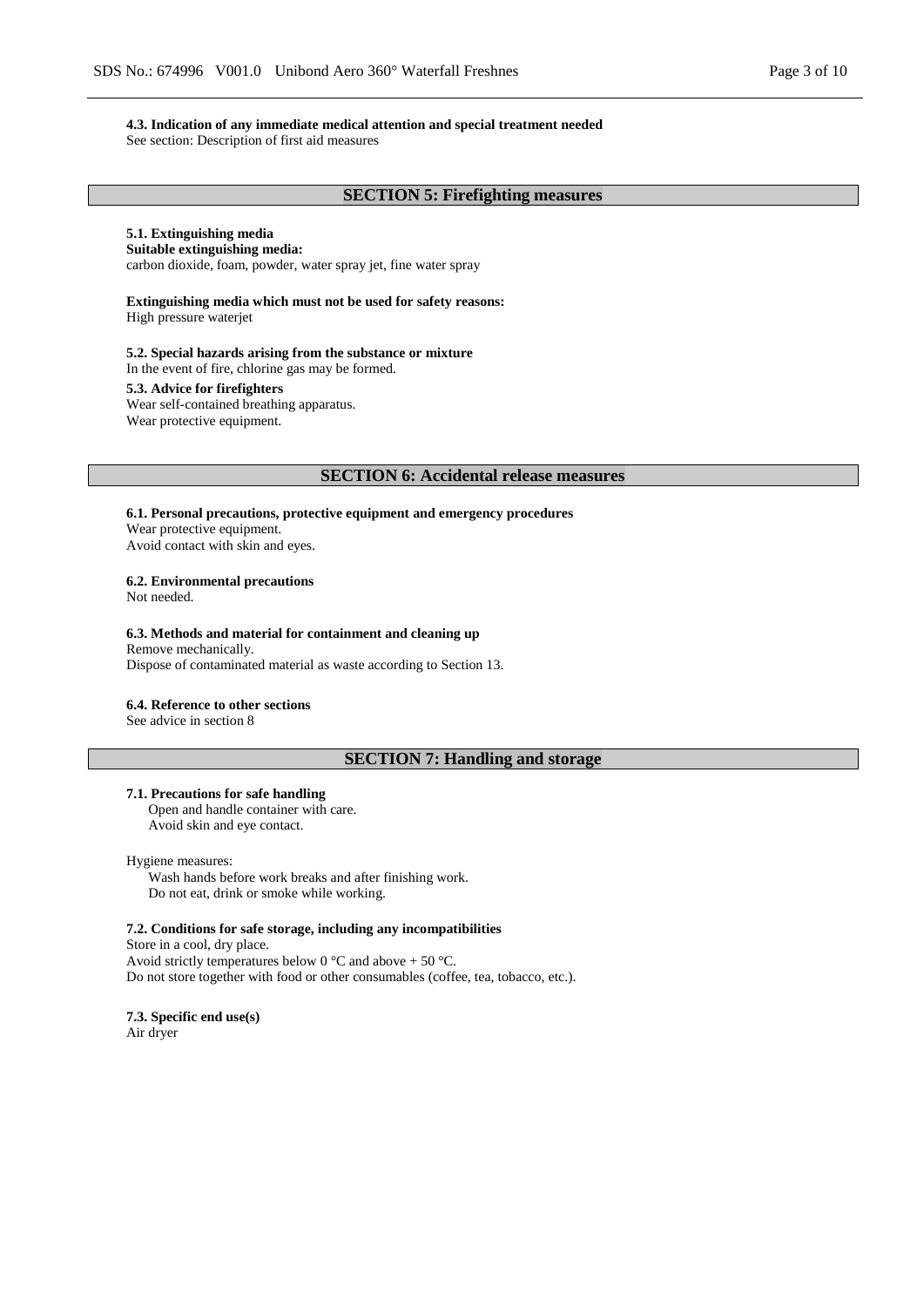# **SECTION 8: Exposure controls/personal protection**

#### **8.1. Control parameters**

## **Occupational Exposure Limits**

Valid for

Great Britain

None

#### **Occupational Exposure Limits**

Valid for

Ireland

None

#### **Derived No-Effect Level (DNEL):**

| Name on list                   | <b>Application</b><br>Area | <b>Route of</b><br><b>Exposure</b> | <b>Health Effect</b>                            | <b>Exposure</b><br>Time | <b>Value</b>      | <b>Remarks</b> |
|--------------------------------|----------------------------|------------------------------------|-------------------------------------------------|-------------------------|-------------------|----------------|
| Calcium chloride<br>10043-52-4 | Workers                    | inhalation                         | Acute/short term<br>exposure - local<br>effects |                         | $10 \text{ mg/m}$ |                |
| Calcium chloride<br>10043-52-4 | Workers                    | inhalation                         | Long term<br>exposure - local<br>effects        |                         | $5 \text{ mg/m}$  |                |
| Calcium chloride<br>10043-52-4 | General<br>population      | inhalation                         | Long term<br>exposure - local<br>effects        |                         | $2,5$ mg/m $3$    |                |
| Calcium chloride<br>10043-52-4 | General<br>population      | inhalation                         | Acute/short term<br>exposure - local<br>effects |                         | $5 \text{ mg/m}$  |                |

# **Biological Exposure Indices:**

None

# **8.2. Exposure controls:**

Respiratory protection: Not needed.

Hand protection:

In the case of longer contact protective gloves made from nitrile rubber are recommended according to EN 374. material thickness > 0.1 mm Perforation time > 480 minutes

In the case of longer and repeated contact please note that in practice the penetration times may be considerably shorter than those determined according to EN 374. The protective gloves must always be checked for their suitability for use at the specific workplace (e.g. mechanical and thermal stress, product compatibility, antistatic effects, etc.). The gloves must be replaced immediately at the first signs of wear and tear. The information provided by the manufacturers and given in the relevant trade association regulations for industrial safety must always be observed. We recommend that a hand care plan is drawn up in cooperation with a glove manufacturer and the trade association in accordance with the local operating conditions.

Eye protection: Goggles which can be tightly sealed. Protective eye equipment should conform to EN166.

Skin protection: Suitable protective clothing Protective clothing should conform to EN 14605 for liquid splashes or to EN 13982 for dusts.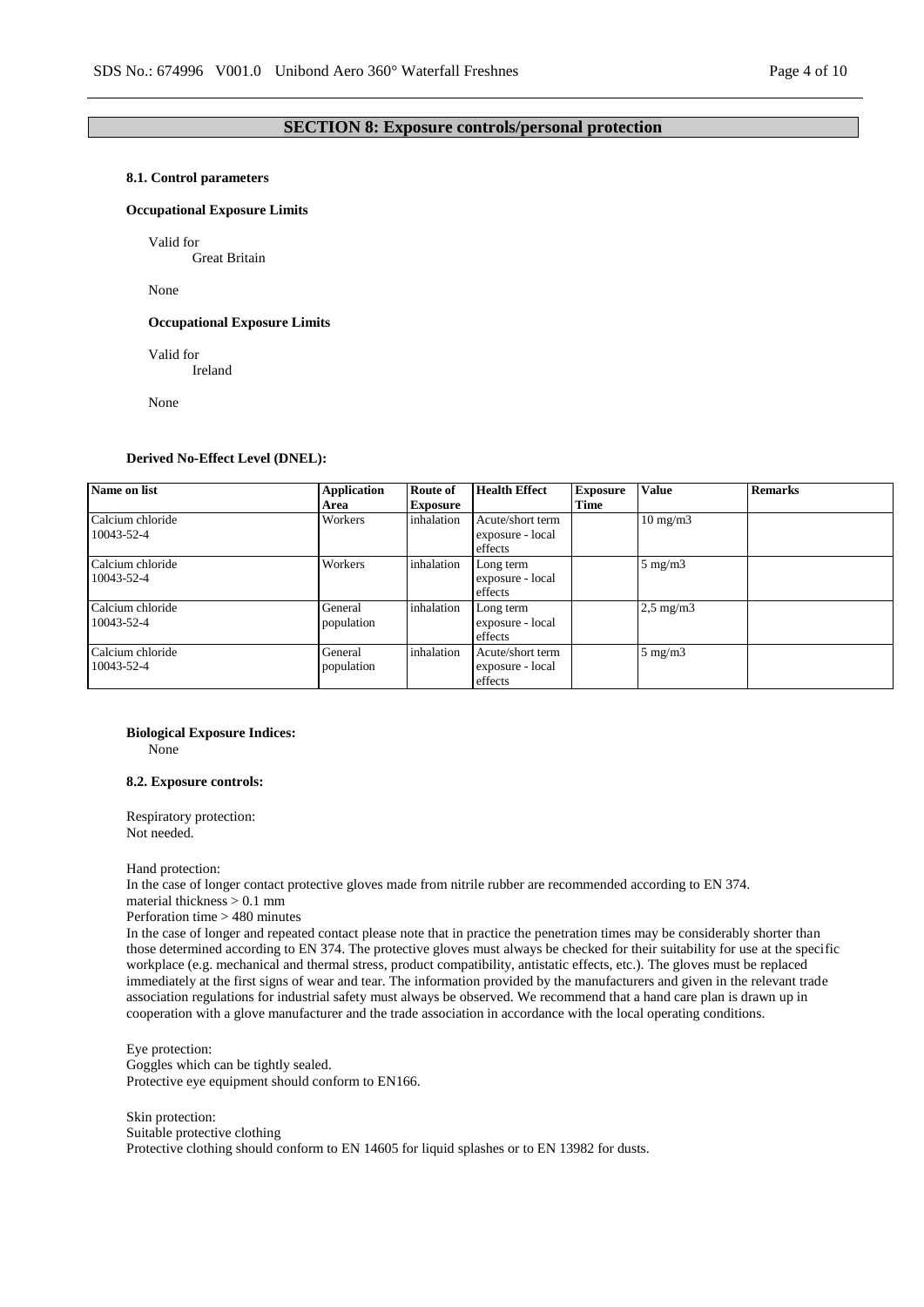#### Advices to personal protection equipment:

The information provided on personal protective equipment is for guidance purposes only. A full risk assessment should be conducted prior to using this product to determine the appropriate personal protective equipment to suit local conditions. Personal protective equipment should conform to the relevant EN standard.

# **SECTION 9: Physical and chemical properties**

# **9.1. Information on basic physical and chemical properties**

| Appearance                             | tablet                             |
|----------------------------------------|------------------------------------|
|                                        | solid                              |
|                                        | blue, white                        |
| Odor                                   | fresh                              |
| Odour threshold                        | No data available / Not applicable |
|                                        |                                    |
| pH                                     | No data available / Not applicable |
| Melting point                          | No data available / Not applicable |
| Solidification temperature             | No data available / Not applicable |
| Initial boiling point                  | No data available / Not applicable |
| Flash point                            | No data available / Not applicable |
| Evaporation rate                       | No data available / Not applicable |
| Flammability                           | No data available / Not applicable |
| <b>Explosive limits</b>                | No data available / Not applicable |
| Vapour pressure                        | No data available / Not applicable |
| Relative vapour density:               | No data available / Not applicable |
| Density                                | No data available / Not applicable |
| <b>Bulk</b> density                    | No data available / Not applicable |
| Solubility                             | No data available / Not applicable |
| Solubility (qualitative)               | Soluble                            |
| $(23 °C (73.4 °F))$ ; Solvent: Water)  |                                    |
| Partition coefficient: n-octanol/water | No data available / Not applicable |
| Auto-ignition temperature              | No data available / Not applicable |

Decomposition temperature No data available / Not applicable Viscosity No data available / Not applicable Viscosity (kinematic)<br>
Explosive properties<br>
No data available / Not applicable<br>
No data available / Not applicable Explosive properties No data available / Not applicable<br>Oxidising properties No data available / Not applicable<br>No data available / Not applicable No data available / Not applicable

## **9.2. Other information**

No data available / Not applicable

# **SECTION 10: Stability and reactivity**

#### **10.1. Reactivity**

At temperatures more than 770 °C, causes decomposition and chlorine evolution.

## **10.2. Chemical stability**

Stable under recommended storage conditions.

#### **10.3. Possibility of hazardous reactions**

See section reactivity

# **10.4. Conditions to avoid**

None if used for intended purpose.

# **10.5. Incompatible materials**

See section reactivity.

#### **10.6. Hazardous decomposition products** None known.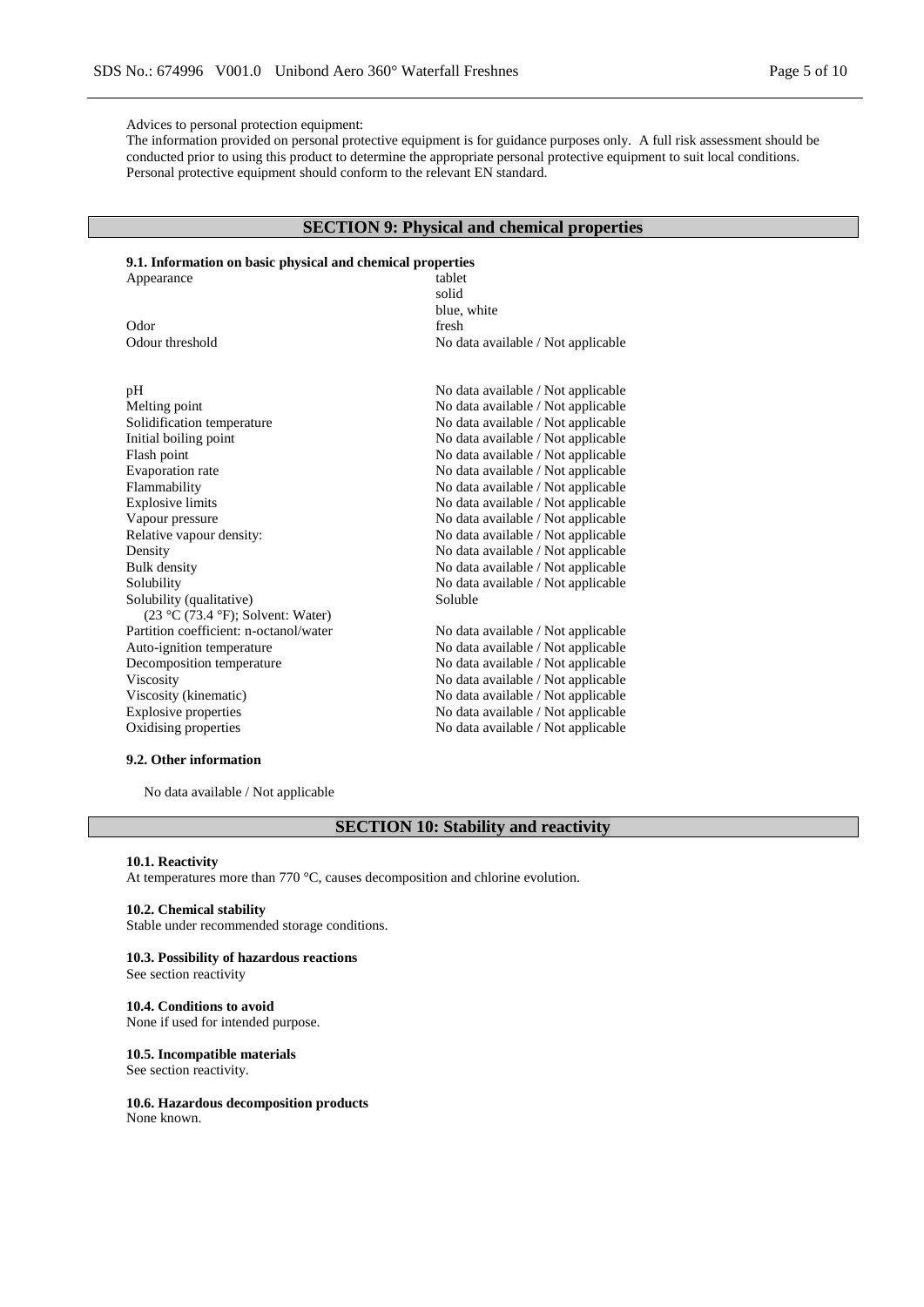# **SECTION 11: Toxicological information**

# **11.1. Information on toxicological effects**

## **Acute oral toxicity:**

The mixture is classified based on calculation method referring to the classified substances present in the mixture.

| <b>Hazardous substances</b><br>CAS-No. | Value<br>tvpe | Value         | <b>Species</b> | Method                                   |
|----------------------------------------|---------------|---------------|----------------|------------------------------------------|
| calcium chloride<br>10043-52-4         | LD50          | $2.301$ mg/kg | rat            | OECD Guideline 401 (Acute Oral Toxicity) |

#### **Acute dermal toxicity:**

The mixture is classified based on calculation method referring to the classified substances present in the mixture.

| <b>Hazardous substances</b><br>CAS-No. | <b>Value</b><br>type | Value         | <b>Species</b> | <b>Method</b> |
|----------------------------------------|----------------------|---------------|----------------|---------------|
| calcium chloride<br>10043-52-4         | LD50                 | $5.000$ mg/kg | rabbit         | not specified |

## **Acute inhalative toxicity:**

No data available.

### **Skin corrosion/irritation:**

The mixture is classified based on calculation method referring to the classified substances present in the mixture.

| <b>Hazardous substances</b><br>CAS-No. | <b>Result</b>  | <b>Exposure</b><br>time | <b>Species</b> | Method                                                   |
|----------------------------------------|----------------|-------------------------|----------------|----------------------------------------------------------|
| calcium chloride<br>10043-52-4         | not irritating |                         | rabbit         | OECD Guideline 404 (Acute Dermal Irritation / Corrosion) |

## **Serious eye damage/irritation:**

The mixture is classified based on calculation method referring to the classified substances present in the mixture.

| <b>Hazardous substances</b> | Result     | Exposure | <b>Species</b> | <b>Method</b>                                         |
|-----------------------------|------------|----------|----------------|-------------------------------------------------------|
| CAS-No.                     |            | time     |                |                                                       |
| calcium chloride            | moderately |          | rabbit         | OECD Guideline 405 (Acute Eve Irritation / Corrosion) |
| 10043-52-4                  | irritating |          |                |                                                       |

## **Respiratory or skin sensitization:**

No data available.

## **Germ cell mutagenicity:**

The mixture is classified based on threshold limits referring to the classified substances present in the mixture.

| Hazardous substances<br>CAS-No. | <b>Result</b> | Type of study /<br>Route of                             | <b>Metabolic</b><br>activation / | <b>Species</b> | <b>Method</b>                                                                    |
|---------------------------------|---------------|---------------------------------------------------------|----------------------------------|----------------|----------------------------------------------------------------------------------|
|                                 |               | administration                                          | <b>Exposure time</b>             |                |                                                                                  |
| calcium chloride<br>10043-52-4  | negative      | bacterial reverse<br>mutation assay (e.g.<br>Ames test) | with and without                 |                | OECD Guideline 471<br>(Bacterial Reverse Mutation)<br>Assay)                     |
| calcium chloride<br>10043-52-4  | negative      | in vitro mammalian<br>chromosome<br>aberration test     | with and without                 |                | OECD Guideline 473 (In vitro<br>Mammalian Chromosome<br><b>Aberration Test</b> ) |

#### **Carcinogenicity**

No data available.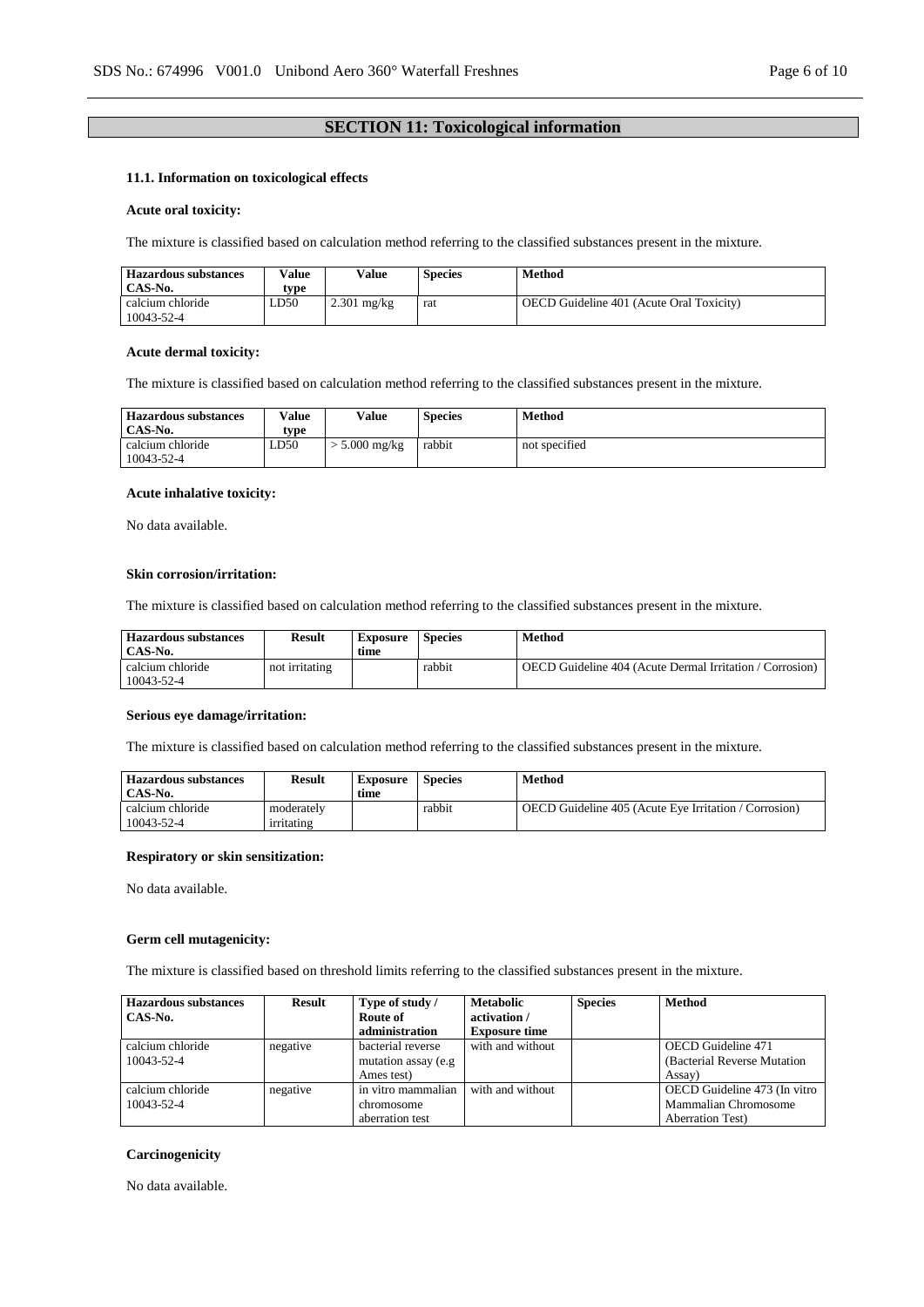# **Reproductive toxicity:**

No data available.

# **STOT-single exposure:**

No data available.

# **STOT-repeated exposure::**

The mixture is classified based on threshold limits referring to the classified substances present in the mixture.

| <b>Hazardous substances</b><br>CAS-No. | <b>Result / Value</b>              | Route of<br>application | <b>Exposure time</b> /<br><b>Frequency of</b><br>treatment | <b>Species</b> | <b>Method</b> |
|----------------------------------------|------------------------------------|-------------------------|------------------------------------------------------------|----------------|---------------|
| calcium chloride<br>10043-52-4         | $NOAEL > 1.000$ mg/kg   oral: feed |                         | 12 w<br>daily                                              | rat            | not specified |

#### **Aspiration hazard:**

No data available.

# **SECTION 12: Ecological information**

# **12.1. Toxicity**

## **Toxicity (Fish):**

The mixture is classified based on calculation method referring to the classified substances present in the mixture.

| <b>Hazardous substances</b> | Value | <b>Value</b>          | <b>Exposure time Species</b> |                  | Method                    |
|-----------------------------|-------|-----------------------|------------------------------|------------------|---------------------------|
| CAS-No.                     | tvpe  |                       |                              |                  |                           |
| calcium chloride            | LC50  | $10.000 \text{ mg/l}$ | 96 h                         | Gambusia affinis | OECD Guideline 203 (Fish, |
| 10043-52-4                  |       |                       |                              |                  | Acute Toxicity Test)      |

## **Toxicity (Daphnia):**

The mixture is classified based on calculation method referring to the classified substances present in the mixture.

| <b>Hazardous substances</b> | Value | Value                | <b>Exposure time Species</b> |               | Method                       |
|-----------------------------|-------|----------------------|------------------------------|---------------|------------------------------|
| CAS-No.                     | tvpe  |                      |                              |               |                              |
| calcium chloride            | EC50  | $3.005 \text{ mg}/1$ | 48 h                         | Daphnia magna | <b>OECD</b> Guideline 202    |
| 10043-52-4                  |       |                      |                              |               | (Daphnia sp. Acute)          |
|                             |       |                      |                              |               | <b>Immobilisation Test</b> ) |

# **Chronic toxicity to aquatic invertebrates**

No data available.

**Toxicity (Algae):**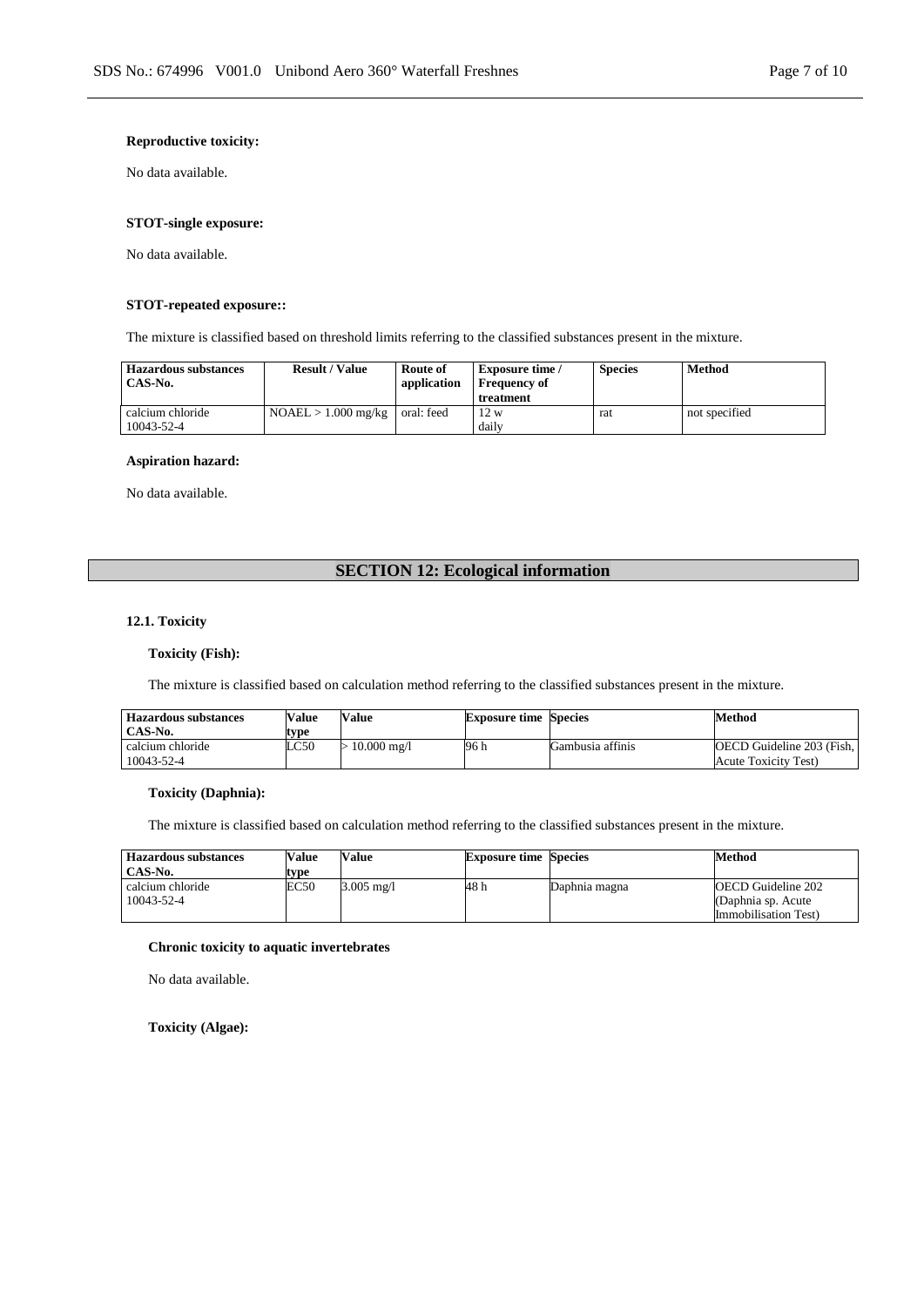The mixture is classified based on calculation method referring to the classified substances present in the mixture.

| <b>Hazardous substances</b><br>CAS-No. | Value<br>tvpe | Value                | <b>Exposure time Species</b> |                     | Method                                               |
|----------------------------------------|---------------|----------------------|------------------------------|---------------------|------------------------------------------------------|
| calcium chloride<br>10043-52-4         | EC50          | $3.130 \text{ mg}/1$ | 96 h                         | Nitscheria linearis | OECD Guideline 201 (Alga,<br>Growth Inhibition Test) |

## **Toxicity to microorganisms**

The mixture is classified based on calculation method referring to the classified substances present in the mixture.

| <b>Hazardous substances</b>    | Value           | <b>Value</b>   | <b>Exposure time Species</b> | Method                               |
|--------------------------------|-----------------|----------------|------------------------------|--------------------------------------|
| CAS-No.                        | tvpe            |                |                              |                                      |
| calcium chloride<br>10043-52-4 | EC <sub>0</sub> | $> 2.500$ mg/l |                              | OECD Guideline 209                   |
|                                |                 |                |                              | (Activated Sludge,                   |
|                                |                 |                |                              | <b>Respiration Inhibition Test</b> ) |

## **12.2. Persistence and degradability**

No data available.

## **12.3. Bioaccumulative potential**

No data available.

# **12.4. Mobility in soil**

No data available.

## **12.5. Results of PBT and vPvB assessment**

| <b>Hazardous substances</b><br>CAS-No. | PBT/vPvB                                                                             |
|----------------------------------------|--------------------------------------------------------------------------------------|
| calcium chloride                       | Not fulfilling Persistent, Bioaccumulative and Toxic (PBT), very Persistent and very |
| 10043-52-4                             | Bioaccumulative (vPvB) criteria.                                                     |

### **12.6. Other adverse effects**

No data available.

# **SECTION 13: Disposal considerations**

## **13.1. Waste treatment methods**

Product disposal: Dispose of waste and residues in accordance with local authority requirements.

Disposal of uncleaned packages: Use packages for recycling only when totally empty.

Waste code 060314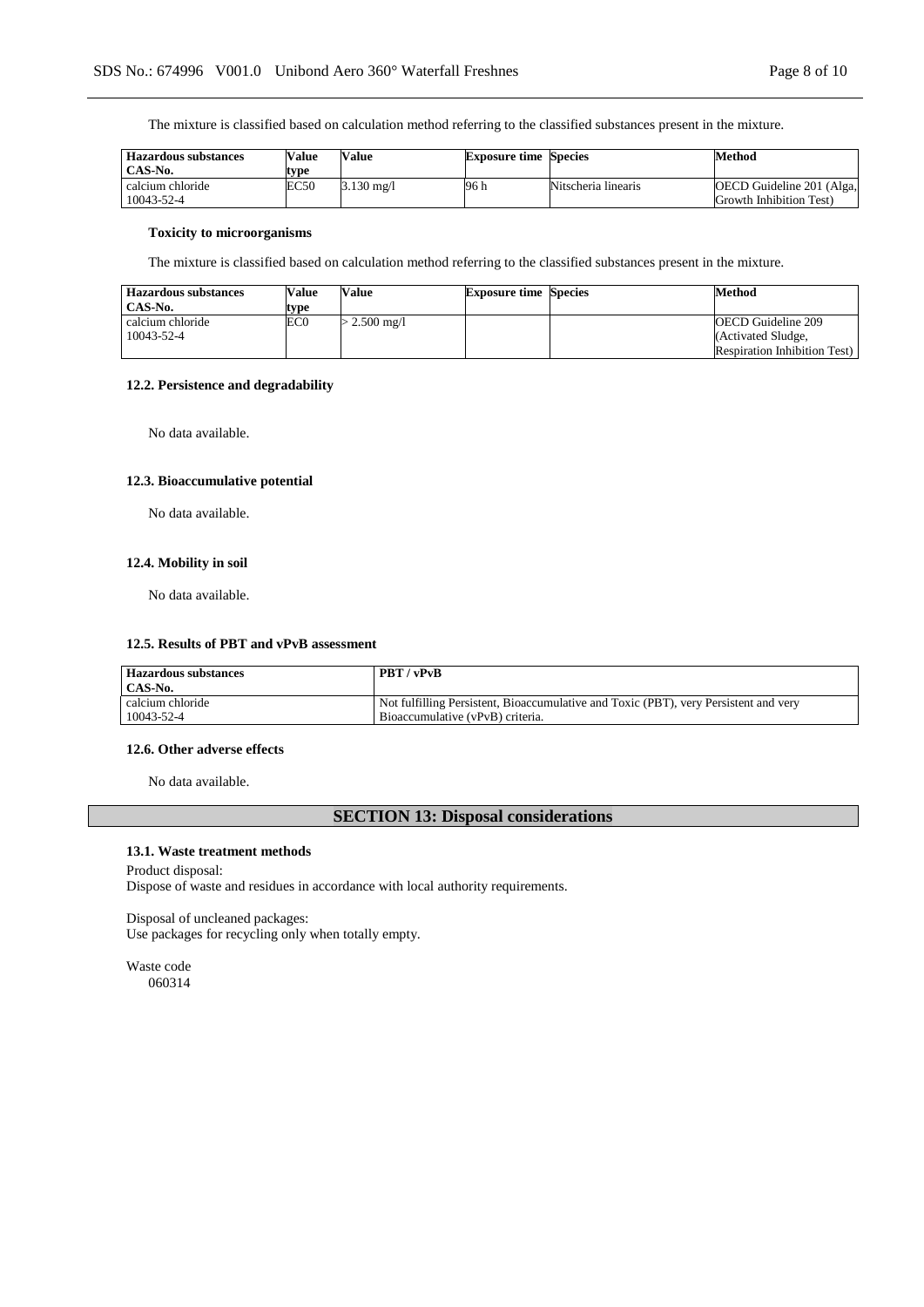|       | <b>SECTION 14: Transport information</b>                           |
|-------|--------------------------------------------------------------------|
| 14.1. | <b>UN</b> number                                                   |
|       | Not hazardous according to RID, ADR, ADN, IMDG, IATA-DGR.          |
| 14.2. | UN proper shipping name                                            |
|       | Not hazardous according to RID, ADR, ADN, IMDG, IATA-DGR.          |
| 14.3. | Transport hazard class(es)                                         |
|       | Not hazardous according to RID, ADR, ADN, IMDG, IATA-DGR.          |
| 14.4. | Packing group                                                      |
|       | Not hazardous according to RID, ADR, ADN, IMDG, IATA-DGR.          |
| 14.5. | <b>Environmental hazards</b>                                       |
|       | Not hazardous according to RID, ADR, ADN, IMDG, IATA-DGR.          |
| 14.6. | Special precautions for user                                       |
|       | Not hazardous according to RID, ADR, ADN, IMDG, IATA-DGR.          |
| 14.7. | Transport in bulk according to Annex II of Marpol and the IBC Code |
|       | not applicable                                                     |
|       |                                                                    |

# **SECTION 15: Regulatory information**

**15.1. Safety, health and environmental regulations/legislation specific for the substance or mixture** VOC content 0,0 %

(VOCV 814.018 VOC regulation CH)

# **15.2. Chemical safety assessment**

A chemical safety assessment has not been carried out.